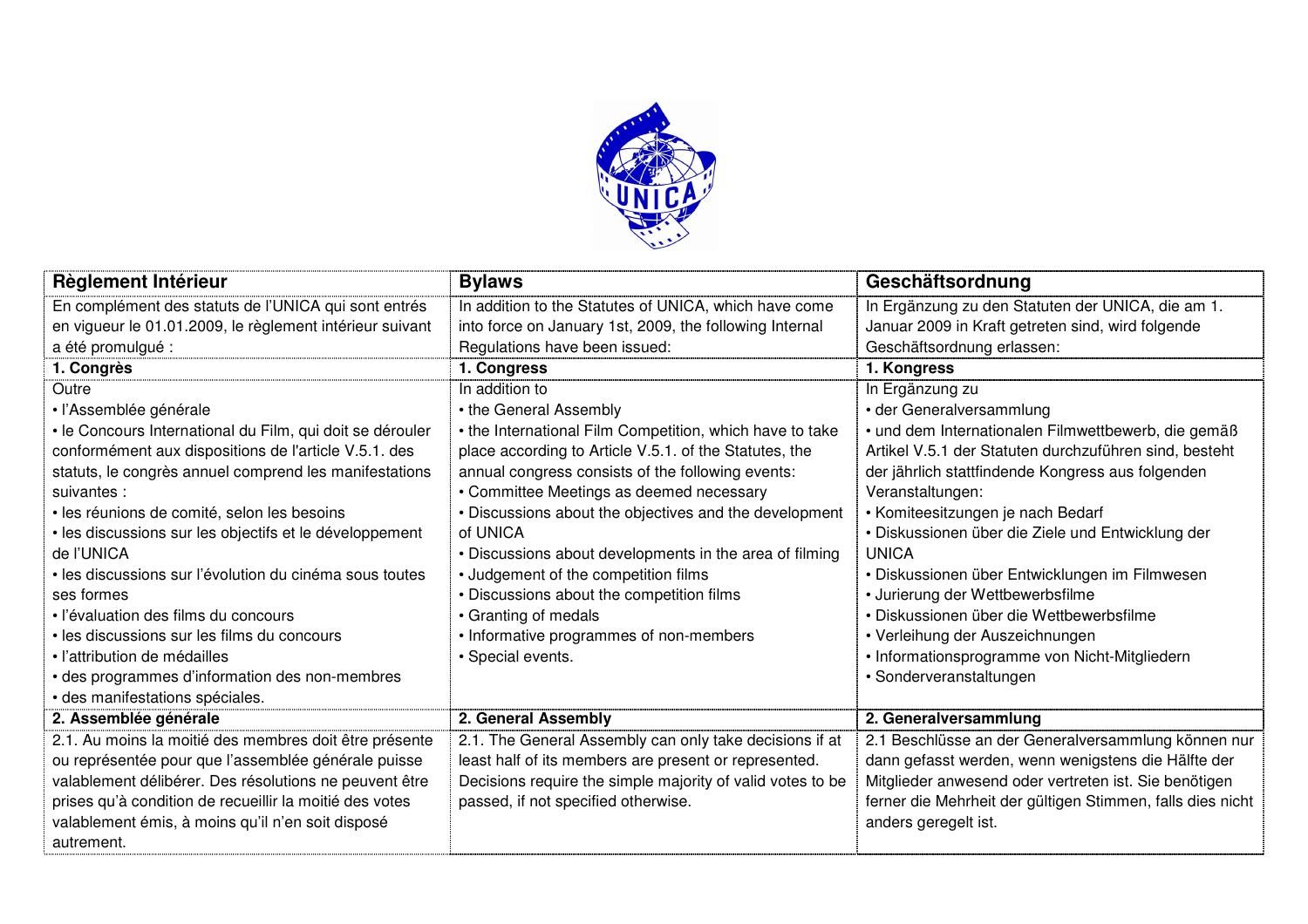| 2.2. Ordre du jour de l'Assemblée générale ordinaire :   | 2.2. Agenda of the ordinary General Assembly:          | 2.2. Tagesordnung der ordentlichen                     |
|----------------------------------------------------------|--------------------------------------------------------|--------------------------------------------------------|
| 1. Allocution de bienvenue par le/la Président(e) du     | 1. Welcome by the Chairman of the Congress             | Generalversammlung:                                    |
| Congrès                                                  | 2. Verification of the delegates' authorities          | 1. Begrüßung durch den Präsidenten des Kongresses      |
| 2. Vérification du mandat des délégué(e)s                | 3. Constitution of the bureau:                         | 2. Prüfung der Mandate der Delegierten                 |
| 3. Constitution du bureau:                               | - chairman of the meeting                              | 3. Bestimmung des Büros                                |
| président(e) de réunion                                  | - secretary                                            | - Vorsitzender der Versammlung                         |
| - secrétaire de séance                                   | - 2 scrutinisers                                       | - Sekretär                                             |
| 2 scrutateurs                                            | 4. Confirmation of the agenda                          | - zwei Stimmenzähler                                   |
| 4. Confirmation de l'ordre du jour                       | 5. Vote and discussion on the proceedings of the       | 4. Bestätigung der Tagesordnung                        |
| 5. Discussion et vote sur le procès-verbal de            | previous                                               | 5. Abstimmung und Diskussion über das Protokoll der    |
| l'Assemblée                                              | year's General Assembly (reading aloud of the          | vorangegangenen Generalversammlung (Vorlesen des       |
| générale de l'année précédente (lecture à haute voix du  | proceedings only on request)                           | Protokolls nur auf Antrag)                             |
| procès-verbal seulement sur demande)                     | 6. Address by the President of UNICA and discussion    | 6. Bericht des Präsidenten und Diskussion              |
| 6. Allocution du Président de l'UNICA et discussion      | 7. Report of the Committee by the General Secretary    | 7. Bericht des Komitees durch den Generalsekretär und  |
| 7. Rapport du Comité par le Secrétaire général et        | and discussion                                         | Diskussion                                             |
| discussion                                               | 8. Report of the Treasurer                             | 8. Bericht des Schatzmeisters                          |
| 8. Rapport du Trésorier                                  | 9. Report of the Auditors and discussion               | 9. Bericht der Revisoren und Diskussion                |
| 9. Rapport des Commissaires aux comptes et               | 10. Report of the Film librarian and discussion        | 10. Bericht des Filmarchivars und Diskussion           |
| discussion                                               | 11. Report of the Friends of UNICA and discussion      | 11. Bericht der Freunde der UNICA und Diskussion       |
| 10. Rapport du Cinémathécaire et discussion              | 12. Discharge of the Committee                         | 12. Entlastung des Komitees                            |
| 11. Rapport sur les "Amis de l'UNICA" et discussion      | 13. List of candidates for members of the Committee *) | 13. Liste der Kandidaten für die Wahl der Komitee-     |
| 12. Quitus au Comité                                     | 14. Election of the Committee *)                       | Mitglieder*                                            |
| 13. Liste des candidatures au Comité *)                  | 15. Election of the Auditors                           | 14 Wahl des Komitees*                                  |
| 14. Élection du Comité *)                                | 16. Admission of new members                           | 15. Wahl der Revisoren                                 |
| 15. Élection des Commissaires aux comptes                | 17. Discussion and vote about the proposals submitted  | 16. Aufnahme neuer Mitglieder                          |
| 16. Admission de nouveaux membres                        | by the Committee                                       | 17. Diskussion und Abstimmung über eingebrachte        |
| 17. Discussion et vote sur les propositions soumises par | 18. Discussion and vote about the proposals submitted  | Anträge des Komitees                                   |
| le Comité                                                | by the members                                         | 18 Diskussion und Abstimmung über eingebrachte         |
| 18. Discussion et vote sur les propositions soumises par | 19. Determination of the following year's contribution | Anträge der Mitglieder                                 |
| les membres                                              | 20. Confirmation of the budget                         | 19. Festsetzung der Beiträge für das folgende Jahr     |
| 19. Fixation des cotisations de l'année suivante         | 21. Selection of place and date of the Congresses for  | 20. Genehmigung der Haushaltsvorlage                   |
| 20. Approbation du projet de budget                      | the following three years                              | 21 Festlegung des Ortes und des Termins für die        |
| 21. Détermination du lieu et de la date du Congrès pour  | 22. Miscellaneous, without vote                        | Kongresse der nächsten drei Jahre                      |
| les trois années à venir                                 | *) The items 13 and 14 only apply in those years when  | 22. Verschiedenes, ohne Abstimmung                     |
| 22. Divers, sans vote                                    | there is a statutory election of the Committee.        | *) Die Punkte 13 und 14 sind nur in dem Jahr           |
| *) Les rubriques 13 et 14 ne sont applicables que les    |                                                        | Bestandteil der Tagesordnung, in dem die nach den      |
| années où il y a élection statutaire du Comité.          |                                                        | Statuten vorgeschriebene Wahl des Komitees stattfindet |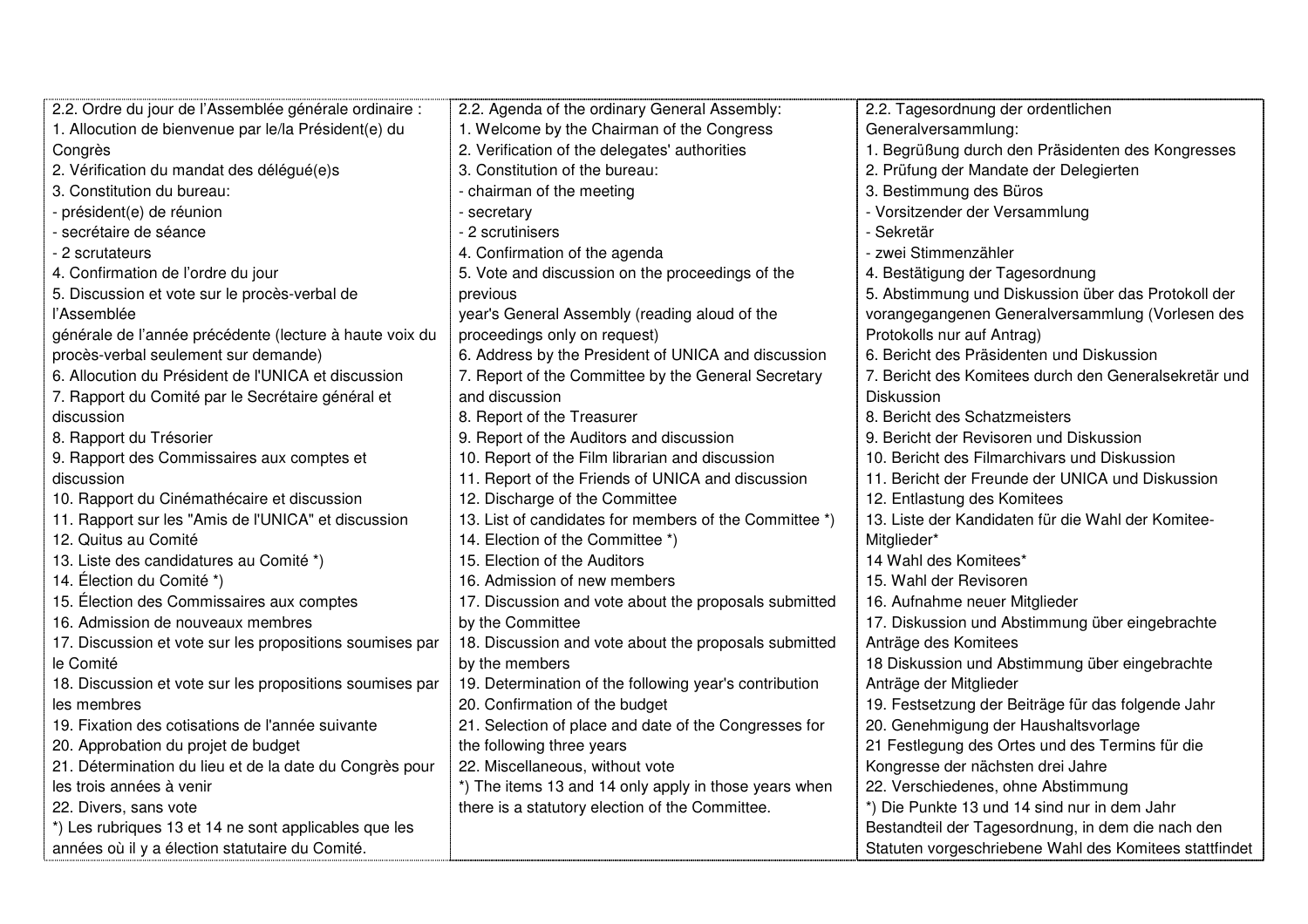| 3. Assemblée générale extraordinaire                      | 3. The extraordinary General Assembly                     | 3. Die außerordentliche Generalversammlung                |
|-----------------------------------------------------------|-----------------------------------------------------------|-----------------------------------------------------------|
| 3.1. Les points 2.2.2. à 2.2.4. de l'ordre du jour de     | 3.1. The items 2.2.2. to 2.2.4. of the agenda of the      | 3.1. Die Tagesordnungspunkte 2.2.2 bis 2.2.4 der          |
| l'Assemblée générale sont également applicables à         | General Assembly apply to the extraordinary General       | ordentlichen Generalversammlung sind auch für die         |
| l'Assemblée générale extraordinaire                       | Assembly as well.                                         | außerordentliche Generalversammlung gültig.               |
| 3.2. Les autres points de l'ordre du jour doivent être    | 3.2. The other agenda items have to be formulated         | 3.2- Die weiteren Tagesordnungspunkte sind an Hand        |
| formulées selon les propositions et doivent être          | according to the proposals and have to be confirmed by    | der Anträge zu formulieren und von der                    |
| approuvés par l'Assemblée générale extraordinaire.        | the extraordinary General Assembly.                       | außerordentlichen Generalversammlung zu bestätigen.       |
| 4. Le Comité                                              | 4. The Committee                                          | 4. Das Komitee                                            |
| 4.1. Le Comité est l'organe exécutif de l'UNICA.          | 4.1. The Committee is the executive organ of UNICA.       | 4.1. Das Komitee führt die Geschäfte der UNICA.           |
| Il exécute les décisions de l'Assemblée générale.         | It executes the decisions made by the General             | Es setzt die Beschlüsse der Generalversammlung um.        |
| Il aussi pour devoir d'étendre la sphère d'influence de   | Assembly.                                                 | Es hat die Aufgabe, den Wirkungskreis der UNICA zu        |
| l'UNICA, de suivre les initiatives des fédérations        | It has the duty to expand the influence of UNICA, to take | erweitern, Anregungen der nationalen Föderationen         |
| nationales et d'encourager sans réserves les échanges     | up initiatives of the national federations and to         | aufzugreifen und zielstrebig den internationalen          |
| d'expériences au niveau international.                    | deliberately promote the international exchange of        | Erfahrungsaustausch zu fördern.                           |
|                                                           | experiences.                                              |                                                           |
| 4.2. Il statue sur les demandes de patronage présentées   | 4.2. It decides on requests for patronage of              | 4.2. Es entscheidet über Antrage auf Verleihung des       |
| par les organisateurs de manifestations représentatives   | representative national and international non-            | Patronats für repräsentative nationale und internationale |
| de cinéma non-professionnel, au niveau national et        | professional film events.                                 | nichtprofessionelle Filmveranstaltungen                   |
| international.                                            |                                                           |                                                           |
| 4.3. Le Comité a le droit d'accorder une fois par an une  | 4.3. The Committee has the right to annually grant a      | 4.3. Das Komitee hat das Recht, jährlich eine UNICA-      |
| médaille de l'UNICA à chacune des fédérations             | UNICA-medal to each member federation to be               | Plakette an jedes Mitgliedsland, zur Verleihung im        |
| membres, lesquelles sont libres de la décerner à la       | presented to somebody according to their own              | eigenen Interesse, zu übergeben.                          |
| personne de leur choix.                                   | judgement.                                                | Darüber hinaus kann das Komitee für besondere             |
| En outre, la Comité peut accorder des médailles           | Moreover the Committee may grant further medals to        | Leistungen weitere Plaketten an Personen und              |
| supplémentaires aux personnes ou aux fédérations pour     | persons and federations for special achievements.         | Verbände verleihen.                                       |
| des actions remarquables.                                 |                                                           |                                                           |
| 4.4. Le / la Président(e) de l'UNICA est président(e) du  | 4.4. The President of UNICA is the chairman of the        | 4.4. Der Präsident der UNICA ist der Vorsitzende des      |
| comité.                                                   | Committee.                                                | Komitees.                                                 |
| Il a valeur de personne statutaire et représente l'UNICA  | He is the statutory person and he represents UNICA        | Er ist juristische Person und vertritt die UNICA          |
| aussi bien devant qu'en dehors des tribunaux.             | juridically and extra-juridically.                        | gerichtlich und außergerichtlich.                         |
| Il/elle est responsable devant l'Assemblée générale et le | He is accountable to the General Assembly and the         | Er ist der Generalversammlung und dem Komitee             |
| Comité.                                                   | Committee.                                                | rechenschaftspflichtig.                                   |
| Il est obligé :                                           | He is obliged to:                                         | Er ist verpflichtet,                                      |
| · d'avoir l'aval du comité pour conclure des contrats     | • get the permission of the General Assembly to           | · bei Abschluss von Verträgen die Zustimmung des          |
| Il est autorisé :                                         | conclude                                                  | Komitees einzuholen                                       |
| · en cas d'urgence, à prendre seul une décision dans      | contracts                                                 | Er ist berechtigt:                                        |
| des cas qui relèvent normalement de la compétence du      | He is authorized to:                                      | · im Dringlichkeitsfall, bei Angelegenheiten, die         |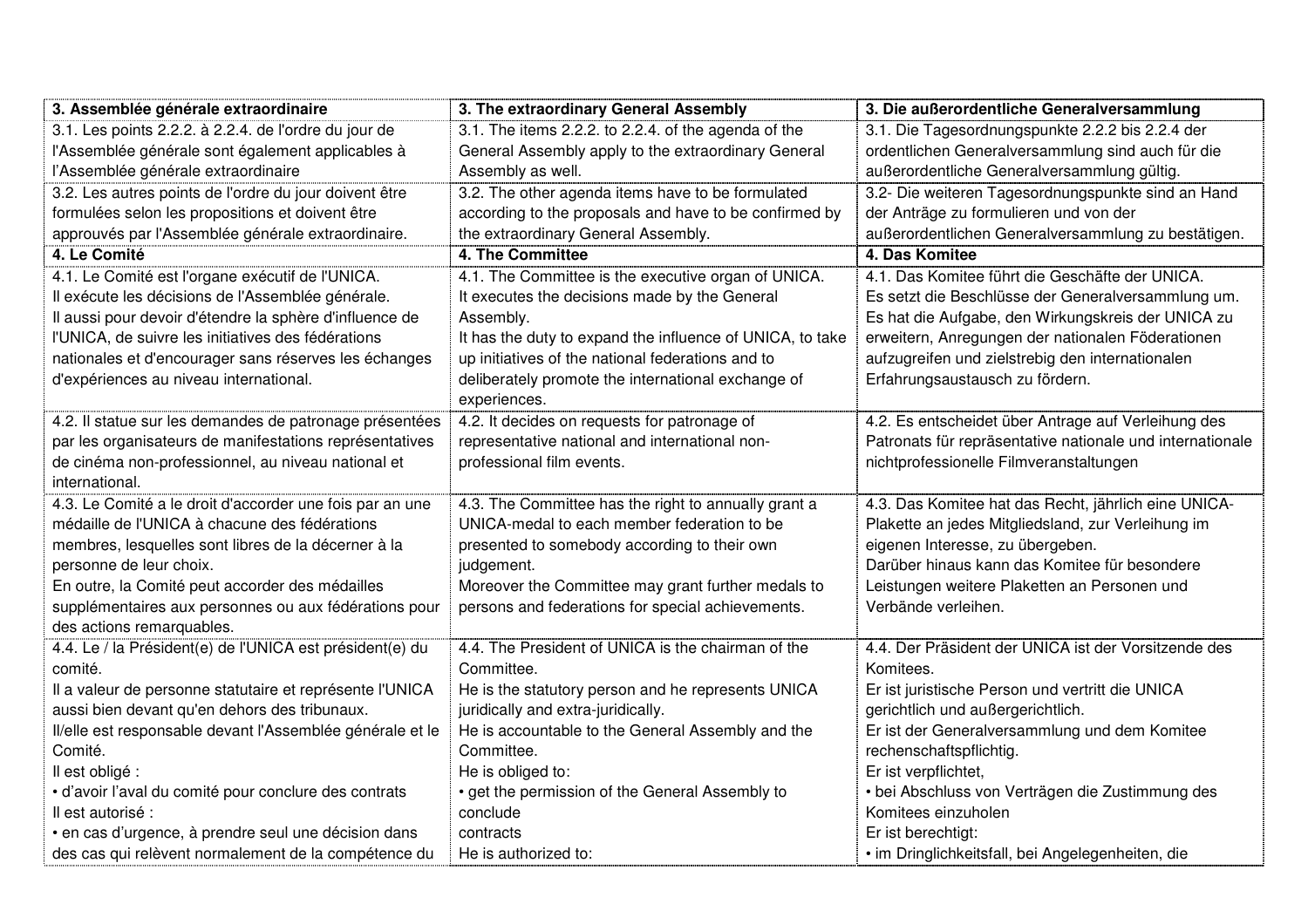| comité, à condition de faire avaliser cette décision a                 | • decide beforehand in case of emergency on issues                                                             | eigentlich in den Kompetenzbereich des Komitees                       |
|------------------------------------------------------------------------|----------------------------------------------------------------------------------------------------------------|-----------------------------------------------------------------------|
| posteriori par le comité.                                              | which require the permission of the Committee and to                                                           | gehören, allein zu entscheiden unter der Bedingung sie                |
|                                                                        | get the formal permission of the Committee afterwards.                                                         | nachträglich vom Komitee absichern zu lassen                          |
| 4.5. Le Secrétaire général est responsable de                          | 4.5. The Secretary-General is responsible for the                                                              | 4.5. Der Generalsekretär ist für die organisatorisch                  |
| l'exécution des tâches administratives qui lui sont                    | administrative execution of the duties which have been                                                         | technische Durchführung der Aufgaben, die ihm durch                   |
| confiées au titre des statuts, des décisions de                        | ceded to him by the Statutes, the decisions of the                                                             | die Satzung, die Beschlüsse der Generalversammlung                    |
| l'Assemblée générale et du Comité.                                     | General Assembly and the Committee.                                                                            | und das Komitee übertragen werden, verantwortlich.                    |
| Il est responsable devant l'Assemblée générale et le                   | He is accountable to the General Assembly and the                                                              | Er ist der Generalversammlung und dem Komitee                         |
| Comité.                                                                | Committee.                                                                                                     | rechenschaftspflichtig.                                               |
| 4.6 Le Comité peut former un comité exécutif parmi ses                 | 4.6 The Committee can form an executive committee                                                              | 4.6. Das Komitee kann unter seinen Mitgliedern ein                    |
| membres.                                                               | amongst its members.                                                                                           | Exekutiv-Komitee bilden.                                              |
| Ce comité sera mis en place pour l'exécution de tâches                 | This committee will be nominated for the execution of a                                                        | Dieses Komitee wird zur Durchführung von einer                        |
| particulières définies par le Comité.                                  | special task to be defined by the committee.                                                                   | speziellen Aufgabe, die durch das Komitee definiert                   |
| Tous les membres du Comité sont éligibles à ce comité                  | All members of the Committee are eligible for the                                                              | wird, aufgestellt. Alle Mitglieder können in das Exekutiv-            |
| exécutif.                                                              | executive committee.                                                                                           | Komitee gewählt werden.                                               |
| 4.7. Tous les membres du Comité sont égaux en droits                   | 4.7. All Committee members have equal rights and have                                                          | 4.7. Alle Komitee-Mitglieder sind gleichberechtigt und an             |
| et doivent se plier aux décisions prises à la majorité.                | to comply with the decisions taken by majority.                                                                | die mit Mehrheit gefassten Beschlüsse gebunden.                       |
| <b>5 Finances</b>                                                      | <b>5 Finances</b>                                                                                              | 5. Finanzen                                                           |
| 5.1. L'exercice financier coïncide avec l'année civile.                | 5.1. The financial year coincides with the calendar year.                                                      | 5.1. Des Geschäftsjahr ist das Kalenderjahr.                          |
|                                                                        |                                                                                                                |                                                                       |
| 5.2. Le/la Trésorier(e) gère les ressources financières                | 5.2. The Treasurer administers the financial means of                                                          | 5.2. Der Schatzmeister verwaltet die Gelder der UNICA                 |
| de l'UNICA et tient les registres.                                     | UNICA and keeps the books.                                                                                     | und führt die Bücher.                                                 |
| Une fois par an, en fin d'exercice, il établit le bilan et le          | Annually -after the ending of the financial year- he draws                                                     | Jährlich nach Schluss des Geschäftsjahres stellt er die               |
| compte de pertes et profits.                                           | up the balance sheet and the profit and loss account.                                                          | Bilanz nebst Ausgaben- und Einnahmerechnung auf.                      |
| En concertation avec le Comité, il prépare le budget                   | In consultation with the Committee he drafts a budget                                                          | In Abstimmung mit dem Komitee arbeitet er einen                       |
| prévisionnel pour l'année suivante et le soumet à                      | proposal for the next year and submits it to the General                                                       | Etatvorschlag für das nächste Geschäftsjahr aus und                   |
| l'Assemblée générale.                                                  | Assembly.                                                                                                      | legt ihn der Generalversammlung vor.                                  |
| 5.3. Toutes les dépenses devront, dans la mesure du                    | 5.3. All expenses should possibly be in conformance                                                            | 5.3. Alle Ausgaben sollten sich möglichst im Rahmen                   |
| possible, être conformes au budget approuvé.                           | with the approved budget.                                                                                      | des aufgestellten Etats bewegen.                                      |
| 5.4. Les engagements, mandats et reçus seront signés                   | 5.4. Dispositions of money, payment orders and receipts                                                        | 5.4. Geldverfügungen, Zahlungsanweisungen und                         |
| par le / la seul(e) Trésorier(e).                                      | will be signed by the Treasurer only.                                                                          | Quittungen werden ausschließlich vom Schatzmeister                    |
| Une deuxième signature de la part du/de la Président(e)                | A second signature by the President or the Secretary                                                           | unterschrieben.                                                       |
| ou du/de la Secrétaire général(e) est nécessaire pour                  | General is required if a single expenditure exceeds EUR                                                        | Eine zweite Unterschrift ist vom Präsidenten oder vom                 |
| une dépense supérieure à EUR 5.000.                                    | 5,000.                                                                                                         | Generalsekretär zu leisten, wenn eine Einzelausgabe                   |
|                                                                        |                                                                                                                | EUR 5.000 überschreitet.                                              |
| 5.5. Tous les postes au sein de l'UNICA sont assumés à                 | 5.5. All positions within UNICA are voluntary ones.                                                            | 5.5. Sämtliche Ämter innerhalb der UNICA sind                         |
| titre bénévole.<br>Les membres du comité et les chargés de mission ont | However, and for each Committee meeting (at most four<br>meetings per year), members are entitled to be paid a | Ehrenämter.<br>Pro Sitzung des Komitees (jährlich maximal vier an der |